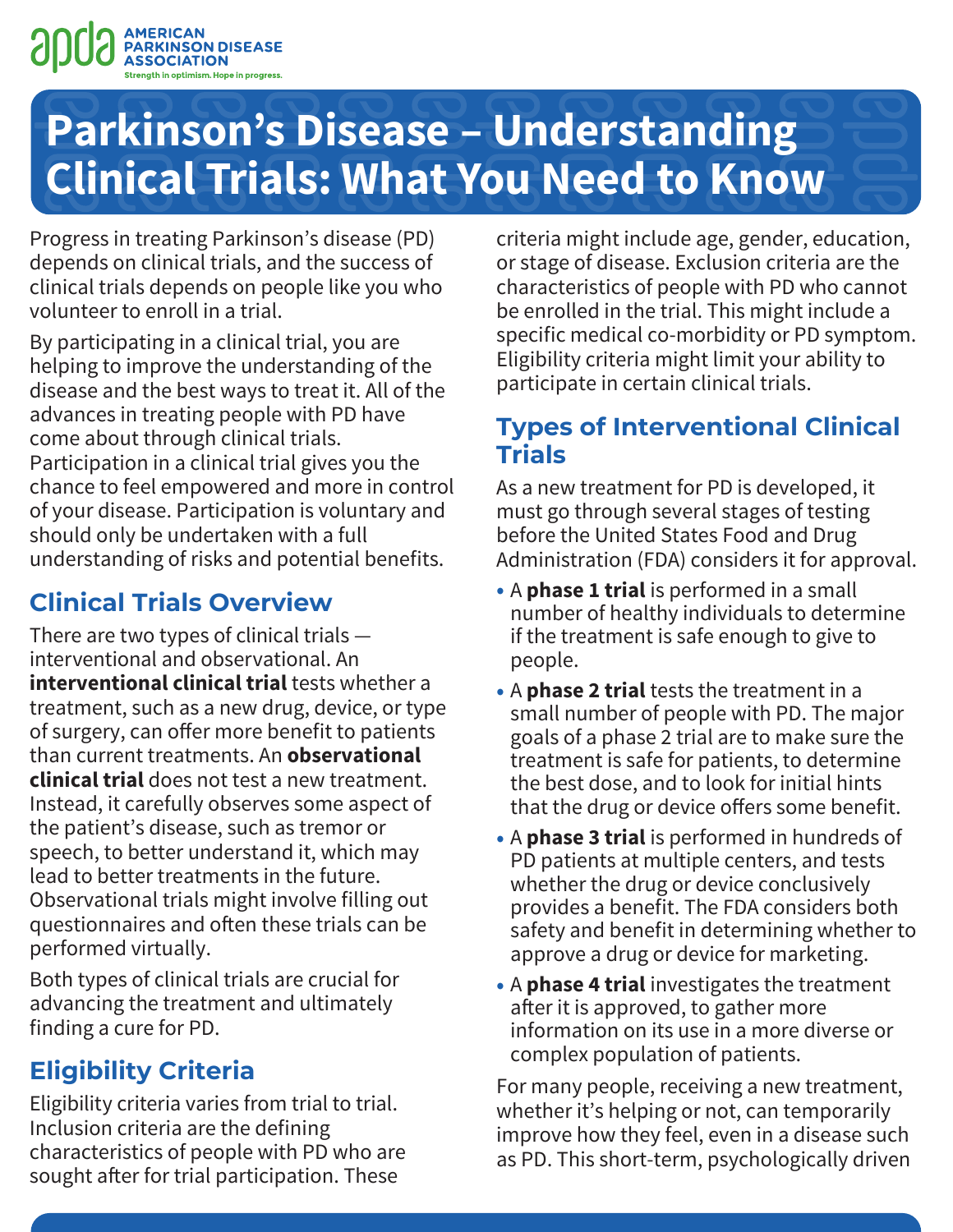

improvement, called the **placebo effect**, makes it difficult to know whether a new treatment is truly providing benefit.

Therefore, the most rigorous clinical trials are:

- **Placebo-controlled** One group of people in the trial are not receiving the intervention under study, but rather a placebo - an inactive substance or treatment. This allows results of those receiving the intervention to be compared directly to the results of those not receiving the intervention.
- **Double-blinded** ‒ Neither the participant in the clinical trial nor the doctors/study coordinators are aware of who is receiving active treatment and who is receiving placebo.
- **Randomized** ‒ Study participants are randomly placed in the treatment or placebo groups.

## **Meeting Current Challenges in PD Treatment Through Clinical Trials**

While there are multiple types of drugs or devices that reduce the symptoms of PD, there are none that address all of the symptoms. Researchers are currently developing promising new therapies that aim to better control PD motor symptoms with fewer side effects, and to lengthen the time that the medication works before wearing off. New treatments are also being developed to address the "non-motor" symptoms of PD including cognition, bowel function, and other common issues. Research is also focused on developing drugs or devices that can slow or halt the progression of the disease. Every one of these promising new ideas in PD treatment needs to be studied in clinical trials with PD patients.

# **Participating in a Clinical Trial**

Participation in a clinical trial is voluntary, and you have the right to withdraw from the trial at any time. Participating in an interventional clinical trial may offer you the chance to try a new treatment that may benefit you more than currently available treatments. Depending on the details of the trial, you may also have the opportunity to receive types of interventions you would not otherwise receive such as new methods of physical therapy or new approaches to dietary advice. However, participation may also expose you to some risks that you would not otherwise be exposed to if you were not in the trial.

### **Informed Consent**

**Informed consent** is the process of learning about all of the possible risks and benefits of a clinical trial. You have a right to know these in detail prior to participating in a trial. The clinical trial team will discuss these with you, and you will be asked to acknowledge that you understand the information and to sign forms that indicate this. Be sure to ask as many questions as you need in order to fully understand what it will mean for you to participate in the trial. Your care partner should also be made aware of the potential risks and benefits of participating in the trial and have an opportunity to ask questions.

# **The Clinical Trial Journey**

The clinical trial team will describe the different trial visits that will be conducted throughout the trial period. At each visit, different measurements and assessments will be performed to follow your progress. You will be closely monitored throughout the trial for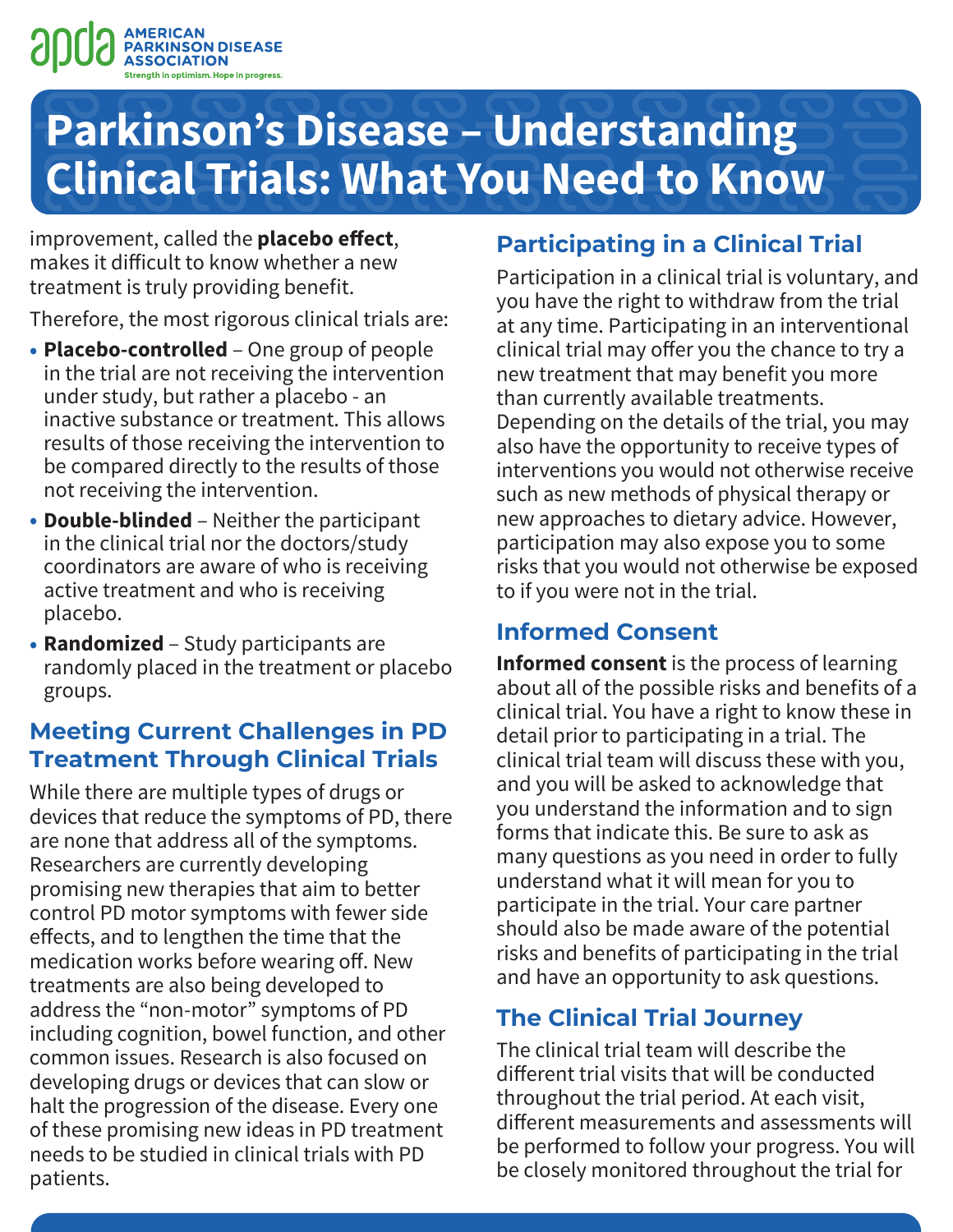

side effects as well as potential benefits of the treatment.

#### **Questions to Ask Before Agreeing to Participate in a Clinical Trial**

- What have previous studies shown about the safety and effectiveness of the new treatment?
- What are the most common adverse effects seen with use of this treatment?
- How will the treatment team monitor me for adverse effects?
- Is there anything in my medical history that puts me at higher-than-average risk in this trial?
- What will I need to do during the trial, and how long will the trial last?
- Will I have to travel to a different medical center for participation in the trial?
- What are the chances that I will receive a placebo in this trial?
- Who should I contact if my condition worsens during the trial?
- Will I be able to continue on the new medication (or begin it, if I received a placebo) after the trial is over?
- What will it cost me to participate in the trial?

### **Costs Associated With Participating in a Clinical Trial**

There is no cost to participating in a clinical trial. In general, however, patients enrolled in a clinical trial are still responsible for their routine medical costs, such as non-trialrelated physician visits or non-trial medications.

### **Finding Out About Clinical Trials in Parkinson's Disease**

Ask your neurologist if there are clinical trials that you can participate in that are at sites that are close to where you live. It is also important to note that various clinical trials, even certain interventional ones, may conduct some, or even most of the trial visits virtually, making the trial more accessible to people who live far away from a clinical trial site.

You can also search for clinical trials in PD at [www.clinicaltrials.gov](http://www.clinicaltrials.gov) by entering "Parkinson's disease" into the search box. On the results page, you can refine your search to only show ones that are "open," or still enrolling patients. You can also restrict the results by topic or location.

Clinical trials represent the best hope for finding new treatments to improve the lives of all people with Parkinson's disease. APDA encourages you to consider participating in a trial that is right for you.

#### **Resources**

APDA provides information, education, and support to those impacted by Parkinson's disease, and funds scientific research into the causes, prevention, treatments, and ultimately the cure for PD. We provide a nationwide network of programs, activities, and events to facilitate a better quality of life for the Parkinson's community. Through our website, [apdaparkinson.org](http://apdaparkinson.org), you can find the full range of resources we offer, as well as links to other important sources of information and support.